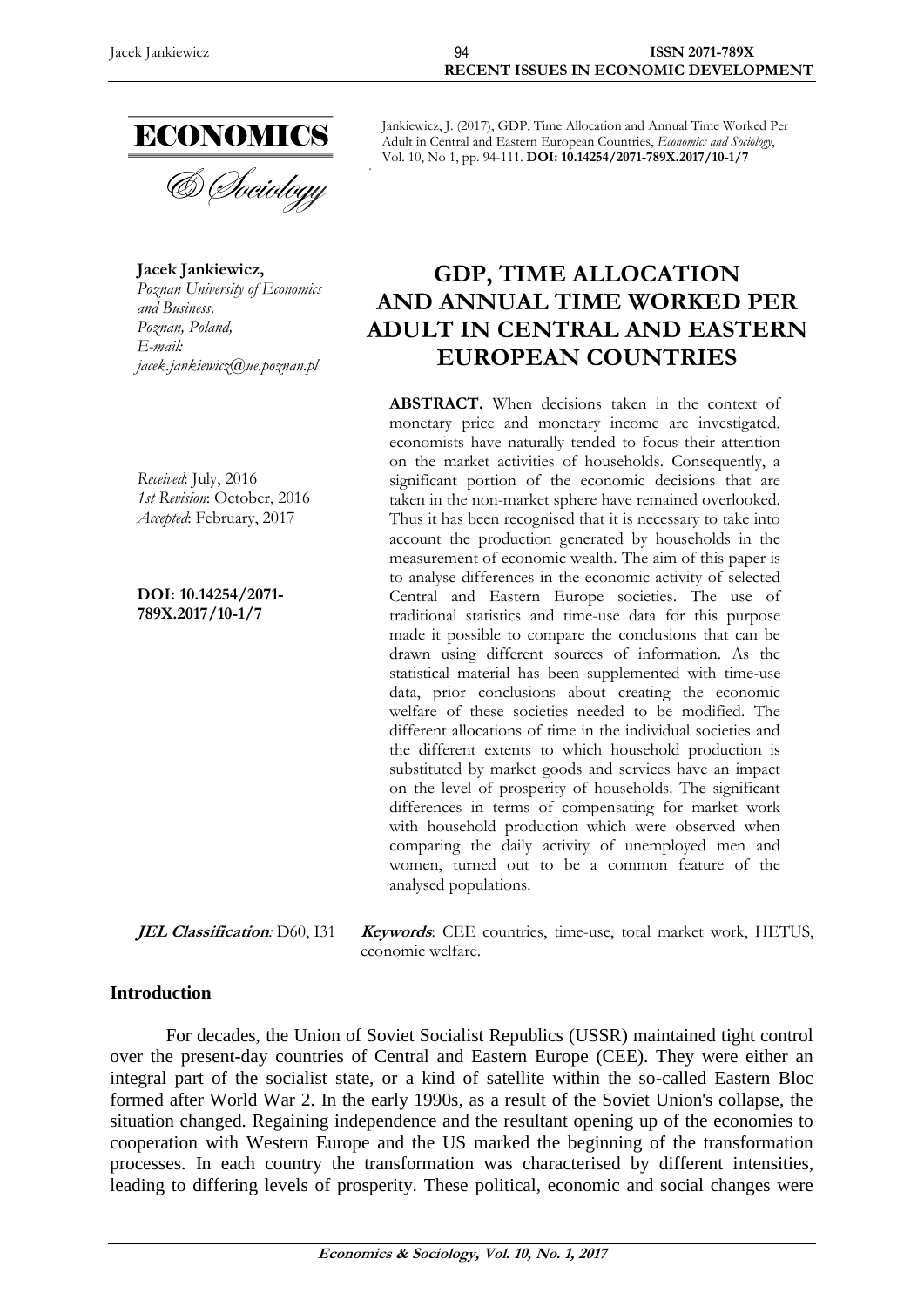| Jacek Jankiewicz | 95 | <b>ISSN 2071-789X</b>                        |
|------------------|----|----------------------------------------------|
|                  |    | <b>RECENT ISSUES IN ECONOMIC DEVELOPMENT</b> |

accompanied by certain processes taking place on a global scale, including the information revolution, the growth of female participation in the labour market, the marketization of domestic production, and the increasing role of the service sector in the structure of economies. Virtually all of these phenomena had a significant impact on people's time allocation, exerting a different influence on the behaviour of men and women (Freeman and Schettkat, 2005; Lee and Wolpin, 2010; Bridgman, 2013; Ngai and Petrongolo, 2014).

An interesting direction of research in this area is an analysis of the decisions taken within households and the changes in the standard of living of their members (Hill, 1979, pp. 31-39; Hawrylyshyn, 1977, pp. 79-96). In this case, the findings of sociological research should be complemented by observations done from the perspective of economics. Unfortunately, in economics the traditional methodology of explaining human behaviour overlooks a large part of the activities connected with managing limited resources. By investigating decisions taken in the context of monetary price and monetary income, economists naturally tend to focus their attention on the market activities of households. In this way, a significant part of economic decisions that are taken in the non-market sphere remain overlooked (Michael and Becker, 1973, p. 380). Numerous analyses show that the structure of total work time (market and household) depends on gender, with men usually performing more market work and women dominating in terms of non-market production activity (Gershuny and Robinson, 1988, pp. 544-545; Bianchi *et al.*, 2000, p. 196; Eurostat, 2004, p. 75; Burda *et al.*, 2006, pp. 15-16; Gimenez-Nadal and Sevilla, 2014, pp. 1901). In this context it is worth noting that the distinction between market work and leisure used in the traditional model of labour supply ignores non-market production activities, thereby reducing the role of women in creating that part of the social well-being of households which can be fulfilled through economic activity.

Gross domestic product, the commonly used measure of growth and prosperity at the macroeconomic level, focuses on market productivity activities, which means that the value of such statistics does not fully reflect the productive activities of societies or their wealth (Landfeld and McCulla, 2000, pp. 290-291; Goldschmidt-Clermont and Pagnossin-Aligisakis, 1999, p. 520). For a long time there have been calls for changing or expanding this aggregate and, more generally, for changing the system of national accounts (SNA) (Kuznets, 1934, p. 4; Hawrylyshyn, 1977, p. 94; Eisner, 1988, p. 1612; Lützel, 1989, p. 337; Landfeld and McCulla, 2000, p. 290). In recent times, which in this case means for more than two decades, there have been proposals for real change in this respect (System of National Accounts, 1993, p. 608 and following). The idea of so-called satellite accounts has a chance to be implemented and become a permanent instrument in official statistics. However, it will take some time before this happens.

It is also difficult not to agree with the argument that using such a macroeconomic indicator of market activity can lead to incorrect conclusions in international comparisons (Ferber and Birnbaum, 1980, p. 387; Burda *et al.*, 2006, p. 64). In the case of countries which differ significantly in terms of women's participation in the labour market and the proportion of people who indicate the category "fulfilling domestic tasks" as their economic activity, taking into account time-use data helps to better reflect differences in economic welfare. Therefore, many publications contain arguments regarding the need for taking into account the production generated by households in the measurement of economic welfare, and increasingly this kind of data is included in income statistics (Ferber and Birnbaum, 1980, p. 388; Church *et al.*, 2000, pp. 12-13; Szulc, 2007, p. 132).

In numerous studies of time-use survey data Europe has been divided into countries of the north and the south, so these developed economies have been analysed, including the specificity of countries in the Mediterranean region (Burda *et al.*, 2007). In addition comparisons relating to time allocation have been made for the populations of Europe and the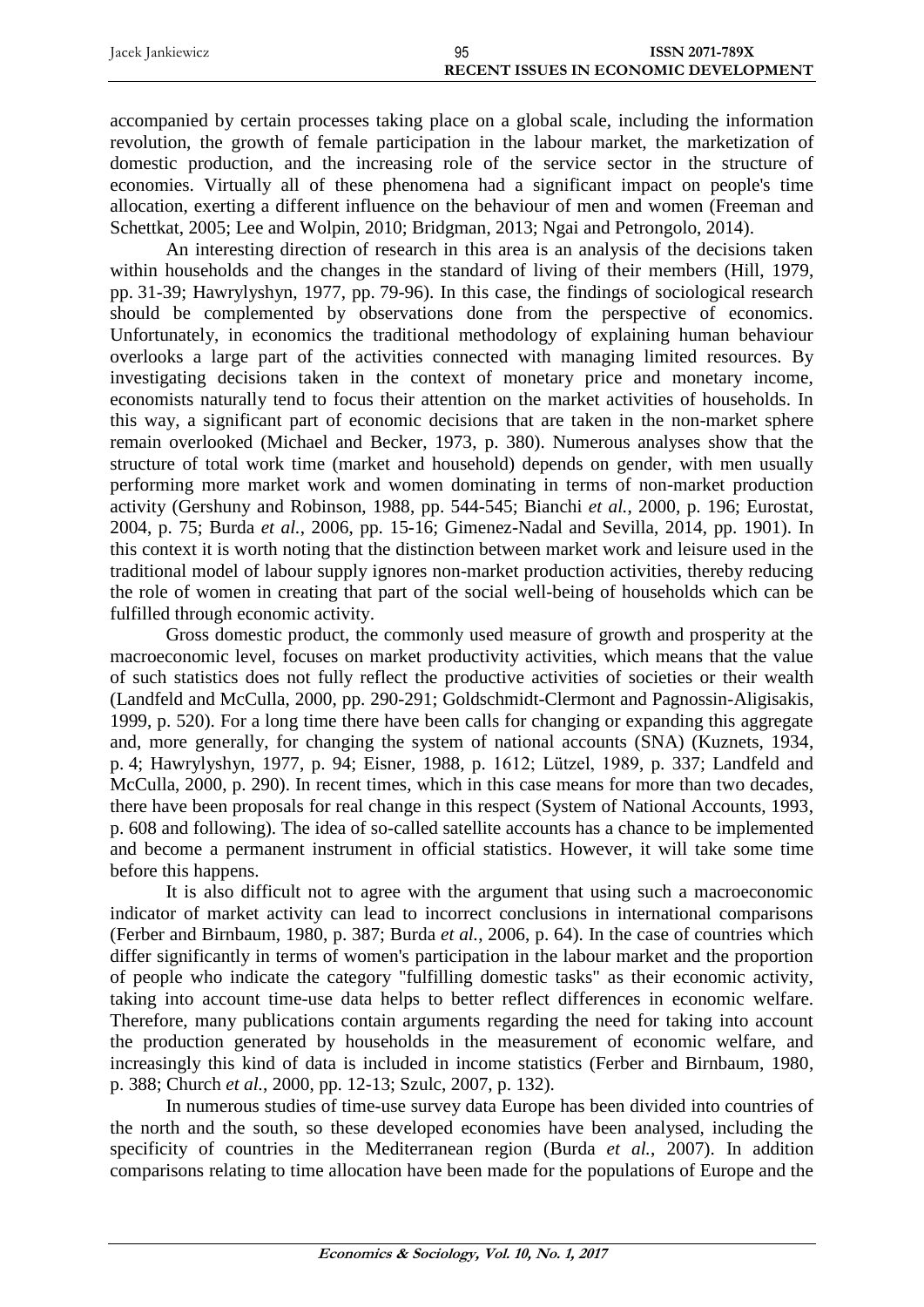| Jacek Jankiewicz | 96 | <b>ISSN 2071-789X</b>                        |
|------------------|----|----------------------------------------------|
|                  |    | <b>RECENT ISSUES IN ECONOMIC DEVELOPMENT</b> |

USA (Alesina *et al.*, 2006; Freeman and Schettkat, 2005). So far little attention has been devoted to the analysis of time allocation in CEE countries. The few instances referring to the results of surveys conducted prior to the beginning of system transformation (Łobodzińska, 1995 That is why the aim of this paper is to analyse differences in the economic activity of selected CEE societies from two points of view. The use of traditional statistics as well as time-use data for this purpose make it possible to compare the conclusions that can be drawn through using two types of data. It was shown that there was a need for the inclusion of nonmarket activity statistics in the comparisons of well-being creation in CEE countries. As housework time is such a large part of total work time, drawing conclusions merely on the basis of market statistics can lead to misleading conclusions. What is more, non-market production is dominated by women. Therefore it must be concluded that omitting this sphere of human activity reduces the role of women in shaping the well-being of households and entire societies. Additionally, it was shown that the changing share of household production within production as a whole modifies the wellbeing of the unemployed as compared to the employed. The changes in this regard are also significant during the lifecycle of agents.

The remainder of the paper is divided as follows: section II outlines the adopted theory as well as the data used for the comparisons presented, while section III presents the picture drawn from traditional data. In section IV, a number of comparisons concerning the allocation of time are included, with particular focus on productive activities. Finally, section V summarizes the principal conclusions of the paper.

## **1. Theoretical background and data**

A significant portion of the shortcomings in the traditional economic approach has been eliminated by the so-called new theory of consumer choice (Becker, 1965; Lancaster, 1966a, 1966b; Muth, 1966). In this new approach, the concept which became the most popular was the one which in explaining the decisions of household members gave special attention to the allocation of time and its valuation (Hawrylyshyn, 1977, pp. 82-83). Subsequent modification, according to which non-market time was divided into domestic work and the consumption of its outputs, significantly contributed to the popularisation of the theory of household production function (HPF) (Gronau, 1973, 1977, 1980, 1986; Graham and Green,  $1984$ <sup>1</sup>. Moreover, treating consumption time as an argument of the utility function facilitated the use of data on the time-use of populations for the empirical testing of the models' predictions (Jankiewicz, 2015, pp. 2-3).

Regardless of how one evaluates the theory of household production and its usefulness for a theoretical explanation of the decisions made by consumers, the empirical applicability of this construct was, and to a large extent still is, considerably limited. One reason for this is the lack of data on the quantity and value of commodities produced at home (Kooreman and Kapteyn, 1987). Therefore, analysing the impact of changes in preferences and separately the impact of production technology on consumer behaviour is virtually impossible. One of the few attempts to overcome these limitations was made by Gronau and Hamermesh (2003). In the face of this objective difficulty, the application of the concept developed by Becker and Gronau in empirical analysis consists mainly in examining the inputs in the production process and indirectly inferring about its effects, including the level of utility. Hence the growing interest of economists in data on the time-use of households.

However, scant and imprecise data also in this regard effectively hampered any early attempts to empirically verify theoretical predictions (Aguiar *et al.*, 2012, p. 3). It was only in the last two decades that a marked improvement in this respect has been recorded (Eurostat, 2004, p. 3, 2009, p. 21; Cushman *et al.*, 2005, p. 10; Österberg and Baigorri, 1999, p. 1). The frequency of time-use surveys (TUS) increased and, more importantly, considerable effort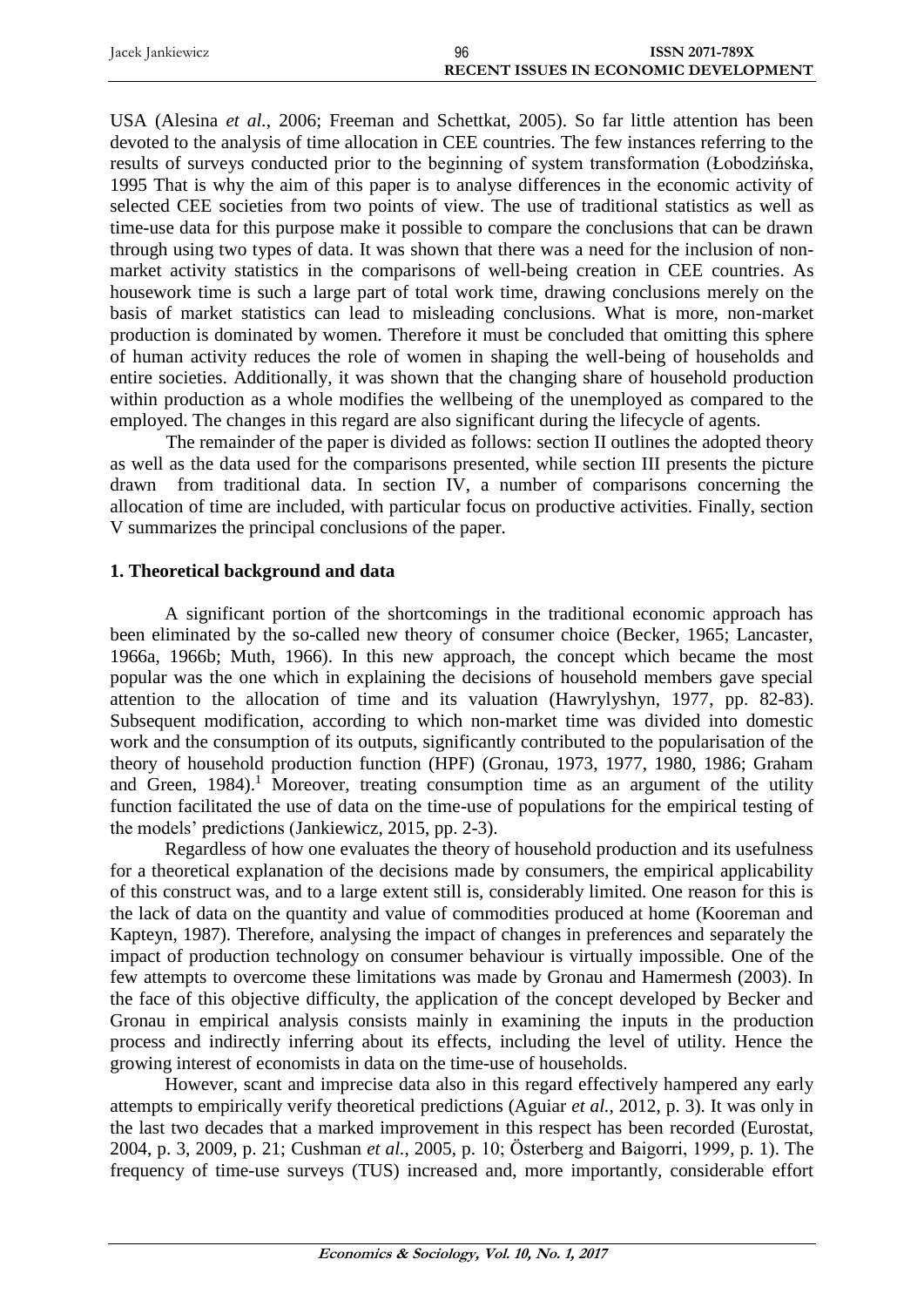| Jacek Jankiewicz | <b>ISSN 2071-789X</b>                        |
|------------------|----------------------------------------------|
|                  | <b>RECENT ISSUES IN ECONOMIC DEVELOPMENT</b> |

was made to ensure the comparability of data in both time and across countries (Fisher *et al.*, 2000; Fahey *et al.*, 2003, pp. 80-81; Bridgman, 2013, pp. 2-3). One of the most popular sources of time-use data, which contains comparative statistics for 15 European countries, is the Harmonised European Time Use Surveys database (HETUS). In 1996 and 1997, Eurostat launched a number of pilot studies and at the turn of the millennium the first set of European guidelines were agreed (United Nations, 2013: 1). This gave a considerable boost to the harmonisation process; allowing, for the first time, the publication of time-use survey data with a good level of comparability and the creation of a harmonised database (Eurostat, 2009, p. 21).

The basic criterion for the selection of CEE countries in the presented analysis was the availability of time-use data in the Harmonised European Time Use Survey database (HETUS). Because of this, the results presented include Bulgaria, Estonia, Latvia, Lithuania, Poland and Slovenia. Details of the research conducted for individual countries are presented in *Table 1*. The analysed units (countries) are arranged according to the chronology of the surveys.

| Country   | The period of the survey  |
|-----------|---------------------------|
| Estonia   | 04.1999-03.2000           |
| Slovenia  | 04.2000-03.2001           |
| Bulgaria  | 10.2001-10.2002           |
| Lithuania | 01.2003-12.2003           |
| Latvia    | 02-08.2003 and 10-11.2003 |
| Poland    | 01.06.2003-31.05.2004     |

Table 1. Periods of time-use surveys in countries of CEE<sup>2</sup>

# *Source*: HETUS metadata.

Taking into account the purpose of the analysis, the 49 categories of main activities that are included in the available tabular reports have been divided into four main groups: personal care, market work, household production and leisure. In order to better compare the data on time allocation with quantitative macro-economic aggregates, in each case the population bracket between the ages of 15-64 years was analysed. Micro-data are not directly accessible, but estimations can be produced by a table generating tool. Unfortunately, the tool does not calculate variances.

In the first place, however, the analysis presented took into account GDP per capita, several indicators for labour market performance (employment and unemployment rates, average annual hours worked by persons employed and per adult), as well as data on the gender pay gap. Calculation of GDP is one way of assessing the economic activity contributing to social well-being. Such kinds of activity can be understood as actions that involve the production, distribution and consumption of goods and services within a society, where production is a fundamental part of the process of creating economic welfare. Labour market statistics are taken into account as labour is the most important resource, or input, that is used to produce output. In each case statistical series at yearly intervals were used, taking into account the period 1999-2004. Thus, the adopted time span was between the first and the last time-use survey conducted in the six selected countries.

After analysing the statistics from several databases – Eurostat, LABORSTA, OECD Employment and Labour Market Statistics, and Penn World Table – the last one was selected. The estimates obtained from the Penn World Table version  $8.1<sup>3</sup>$  proved to be the most complete from the point of view of the countries described, the (annual) frequency and the adopted time span.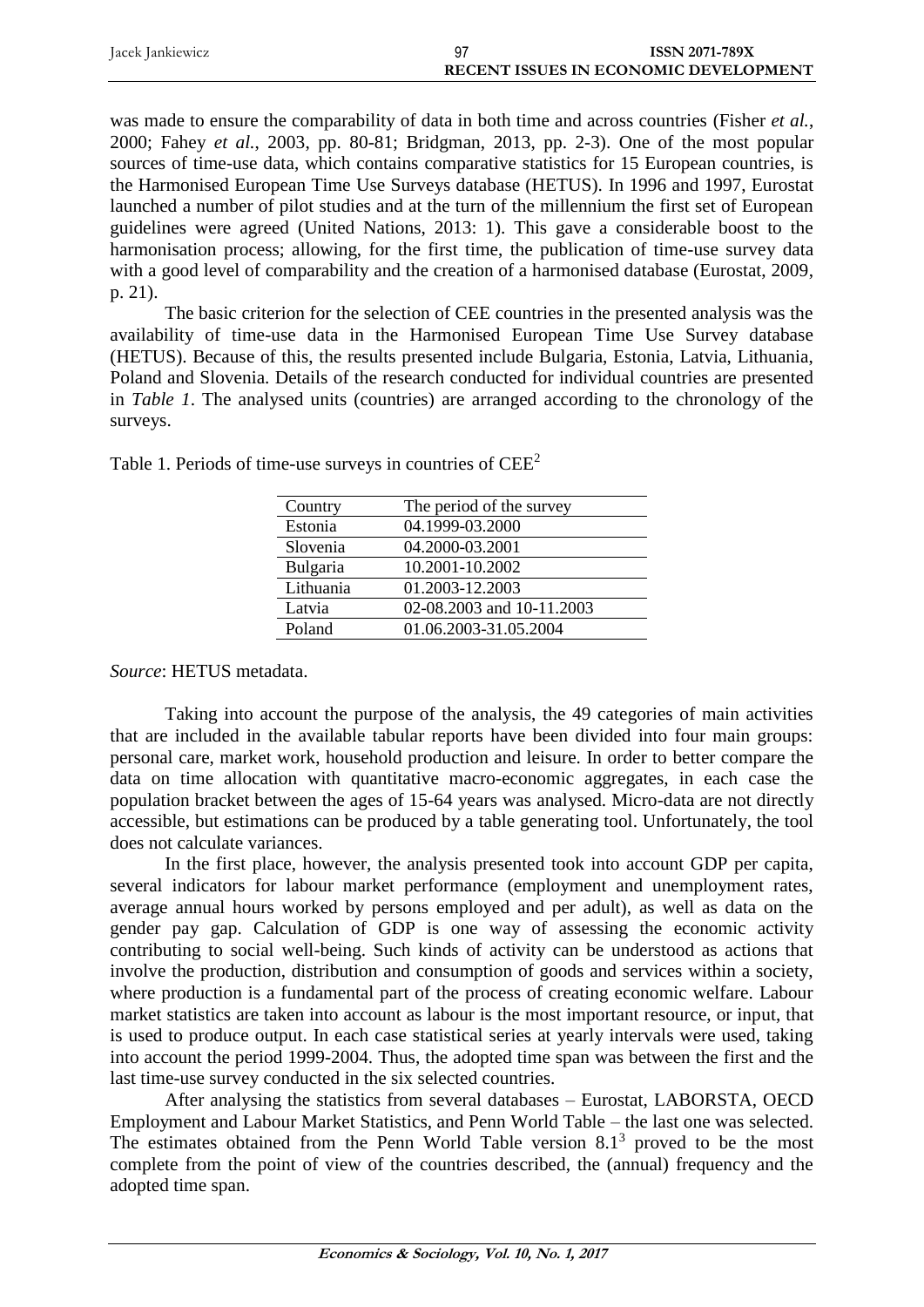| Jacek Jankiewicz | 98 | <b>ISSN 2071-789X</b>                        |
|------------------|----|----------------------------------------------|
|                  |    | <b>RECENT ISSUES IN ECONOMIC DEVELOPMENT</b> |

#### **2. Real GDP per capita and labour market performance**

To begin with, a short description of the economic activity of individual countries statistics on real GDP at current purchasing power parity rates (PPPs) was used, which allows for comparing relative living standards across countries at a single point in time (Feenstra *et al.*, 2013). This shows the price level of expenditure-based real gross domestic product per capita (CGDPe) at current PPP rates, defined relative to the US \$ in 2005. The average CGDPe values in the years 1999-2004 expressed *per capita* are shown in *Figure 1* (grey colour). The country that clearly stands out in the analysed group is Slovenia, with almost double the magnitude in relation to the other countries. Bulgaria, on the other hand, has the lowest GDP per capita.





*Source*: Own calculations based on PTW8.1 (Feenstra *et al.*, 2013) and Eurostat (employment rate).

The observed differences in GDP per capita were then compared with the activity of the population in the labour market, which in the first place was illustrated by means of the total employment rate (%). The average proportion of employed people in the economically active population for each country in the period 1999-2004 is presented in *Figure 1* (black colour).

The employment rate seems to have an impact on the differences in GDP per capita. Slovenia has the highest population share economically active in the labour market, while Bulgaria has the lowest. However, the differences are not as pronounced as in the case of the macro-economic aggregate.

Data shows that in the case of Bulgaria not only is the employment rate lower, but so is the average number of hours worked by employees (*Table 2*). As a result of multiplying the employment rates presented above and data relating to average annual hours worked per employee, annual hours worked per adult were obtained for each country. It might be interesting to investigate what institutional factors contribute to this phenomenon; however, such considerations are beyond the scope of the present analysis.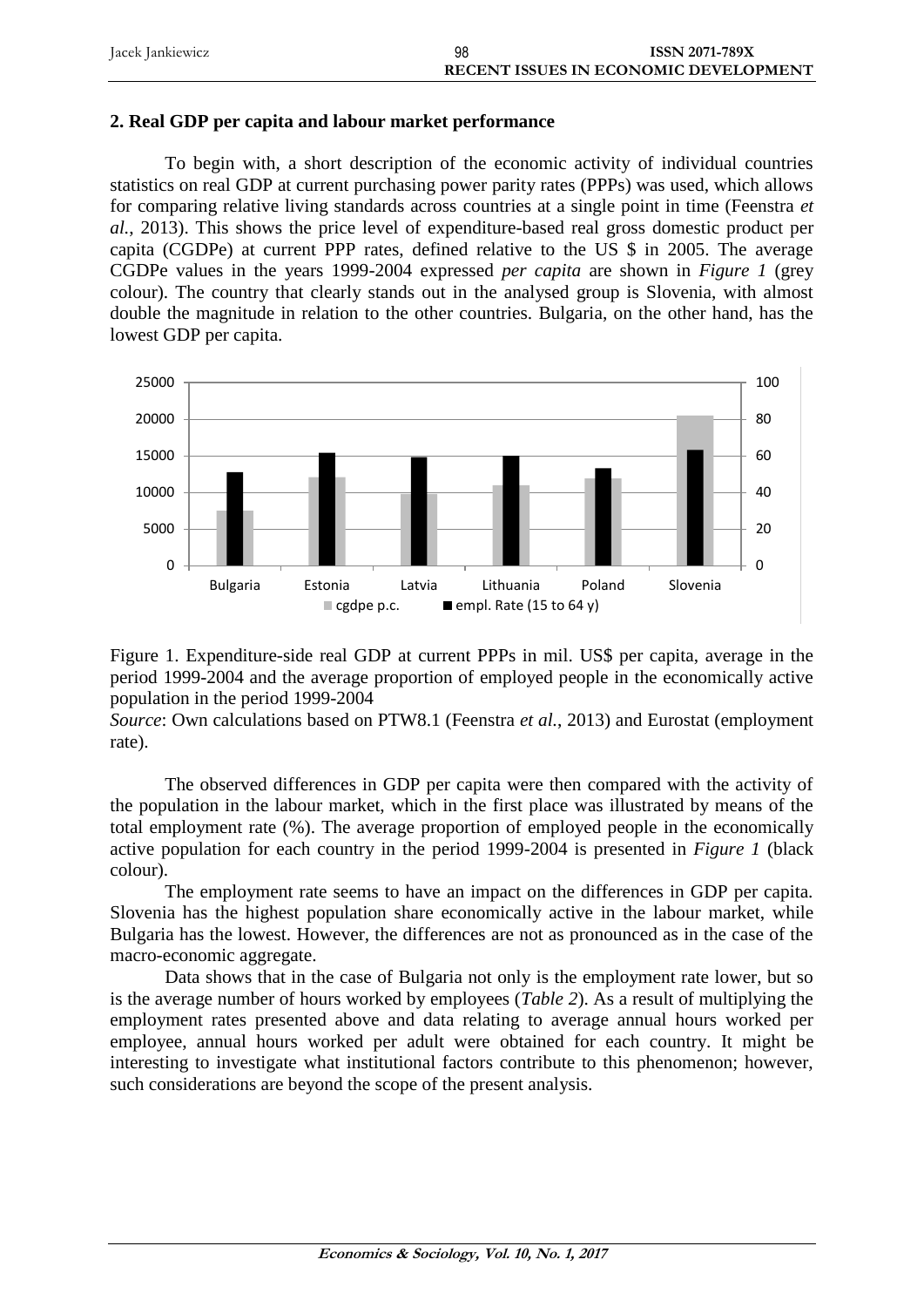| Jacek Jankiewicz | 99 | <b>ISSN 2071-789X</b>                        |
|------------------|----|----------------------------------------------|
|                  |    | <b>RECENT ISSUES IN ECONOMIC DEVELOPMENT</b> |

| Country   | <b>Hrs</b><br>per employed | <b>Hrs</b><br>per adult | Labour<br>productivity | Gender pay<br>Gap in %; |
|-----------|----------------------------|-------------------------|------------------------|-------------------------|
| Bulgaria  | 1652.9                     | 848                     | 3.64                   | 19.3                    |
| Estonia   | 1990.3                     | 1228                    | 7.80                   | 24.5                    |
| Latvia    | 2160.5                     | 1284                    | 4.78                   | 17.0                    |
| Lithuania | 1824.3                     | 1098                    | 6.58                   | 16.2                    |
| Poland    | 2029.1                     | 1082                    | 7.54                   | 11.8                    |
| Slovenia  | 1713.9                     | 1086                    | 16.16                  | 10.2                    |

Table 2. Average annual hours worked by employed persons, annual hours worked per adult (persons aged 15 years and over), labour productivity per hour worked in Euro (ESA95) and gender pay gap in %; average values for the years 1999-2004

*Source*: Eurostat and Feenstra *et al.* (2013).

The *Figure 2* juxtaposes GDP and annual hours worked per adult. The magnitudes presented do not correlate significantly  $(r=0.18)$ .<sup>4</sup> The compared economies show significant differences in labour productivity, which is one of the main reasons for the recorded discrepancies between annual hours worked and GDP per capita. After taking into account data on labour productivity (in this case, the weights used are the values of labour productivity per hour worked according to the European System of National and Regional Accounts (ESA95) (*Table 2*), the correlation becomes very clear: r=0.99.



Figure 2. Expenditure-side real GDP at current PPPs in mil. US\$ per capita, average in the period 1999-2004 and annual hours worked per adult (persons aged 15 years and over) *Source*: Own calculations based on PTW8.1 (Feenstra *et al.*, 2013) and OECD Main Economic Indicators – complete database.

In order to have a closer look at the market activity of individual societies, data at a lower level of aggregation was used. *Table 3* presents the employment rates for the individual countries, this time further broken down by gender and age. Also, in this case, average values for the years 1999-2004 were used.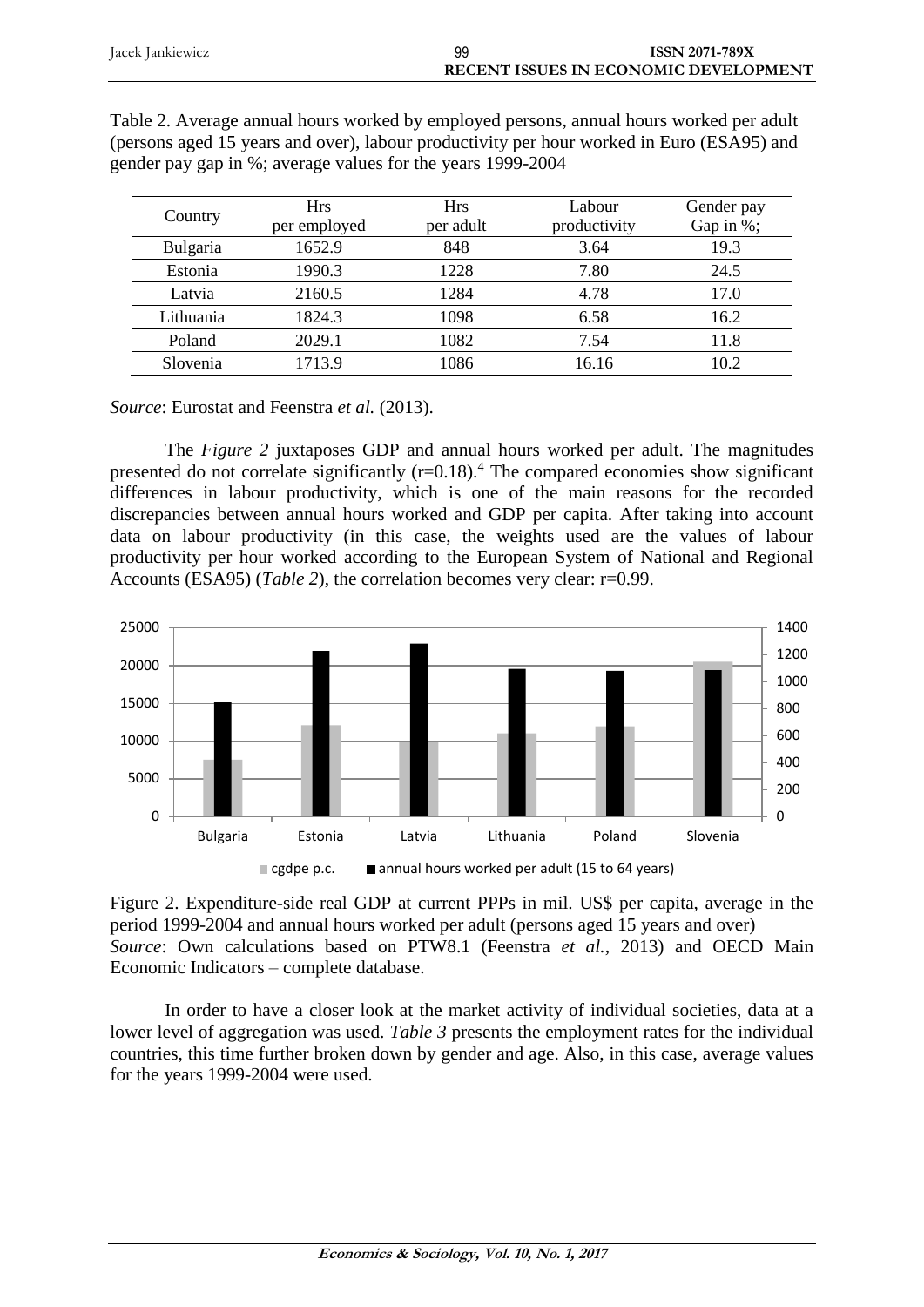|                                        |      | Employment rate     |         |      | Employment rate     |         |  |
|----------------------------------------|------|---------------------|---------|------|---------------------|---------|--|
| Country                                | M    | F                   | in p.p. | M    | F                   | in p.p. |  |
|                                        |      | Age: 15 to 64 years |         |      | Age: 25 to 54 years |         |  |
| Bulgaria                               | 55.0 | 48.0                | 7.0     | 70.6 | 66.8                | 3.8     |  |
| Estonia                                | 65.0 | 58.7                | 6.3     | 78.2 | 74.3                | 3.9     |  |
| Latvia                                 | 63.7 | 55.6                | 8.1     | 77.7 | 73.2                | 4.6     |  |
| Lithuania                              | 62.6 | 57.9                | 4.7     | 77.4 | 76.7                | 0.7     |  |
| Poland                                 | 59.2 | 47.7                | 11.5    | 75.6 | 63.5                | 12.1    |  |
| Slovenia                               | 68.0 | 58.6                | 9.4     | 86.1 | 79.7                | 6.5     |  |
|                                        |      | Age: 15 to 24 years |         |      | Age: 55 to 64 years |         |  |
| Bulgaria                               | 21.5 | 18.9                | 2.5     | 37.4 | 17.7                | 19.7    |  |
| Estonia                                | 35.1 | 23.9                | 11.2    | 54.4 | 44.7                | 9.8     |  |
| Latvia                                 | 35.6 | 25.1                | 10.6    | 49.8 | 33.1                | 16.7    |  |
| Lithuania                              | 27.4 | 21.3                | 6.2     | 53.1 | 34.1                | 19.1    |  |
| Poland                                 | 26.1 | 20.3                | 5.7     | 36.1 | 20.7                | 15.4    |  |
| Slovenia                               | 35.4 | 28.0                | 7.4     | 34.8 | 14.9                | 19.9    |  |
| Explanations: $M$ – male; $F$ – female |      |                     |         |      |                     |         |  |

Table 3. Employment rate in %, average values for males and females for the years 1999- 2004 and gaps in percentage points

*Source*: Eurostat.

It can be observed that in all the countries and in all the age groups, without exception, the proportion of men who do market work exceeds the corresponding proportion of women. If one considers the full age range, this is most clearly visible in Poland (gap  $=$ 11.5 percentage points). Evidently, this is to some extent caused by the shorter time that women stay in the labour market: in the population segment aged 55-64 years this difference is significantly higher than in other age groups. One can expect that an even greater disparity occurs for people aged over 64 years. Additionally, the smallest differences between men and women in the percentage of people active in the labour market are in the group aged 25- 54 years (the only exception is Poland, where the minimum value occurs in the population aged 15-24 years). This may mean that a large proportion of women enter the labour market after graduating from universities (compare: Gronau, 1977, p. 1101). To avoid drawing erroneous conclusions regarding the different levels of participation in market work, *Table 4* additionally shows absolute numbers of economically active people.<sup>5</sup>

Table 4. Total employment (resident population concept – LFS); number of persons in thousands, average values for the years 1999-2004

|                 | Males  | Females | Difference |
|-----------------|--------|---------|------------|
| <b>Bulgaria</b> | 1478.8 | 1320.4  | 158.4      |
| Estonia         | 299.2  | 292.6   | 6.6        |
| Latvia          | 489.4  | 469.8   | 19.6       |
| Lithuania       | 707.7  | 705.8   | 19         |
| Poland          | 7771.6 | 6397.3  | 1374.3     |
| Slovenia        | 493.5  | 414.9   | 78.6       |

*Source*: Own calculations based on Eurostat database.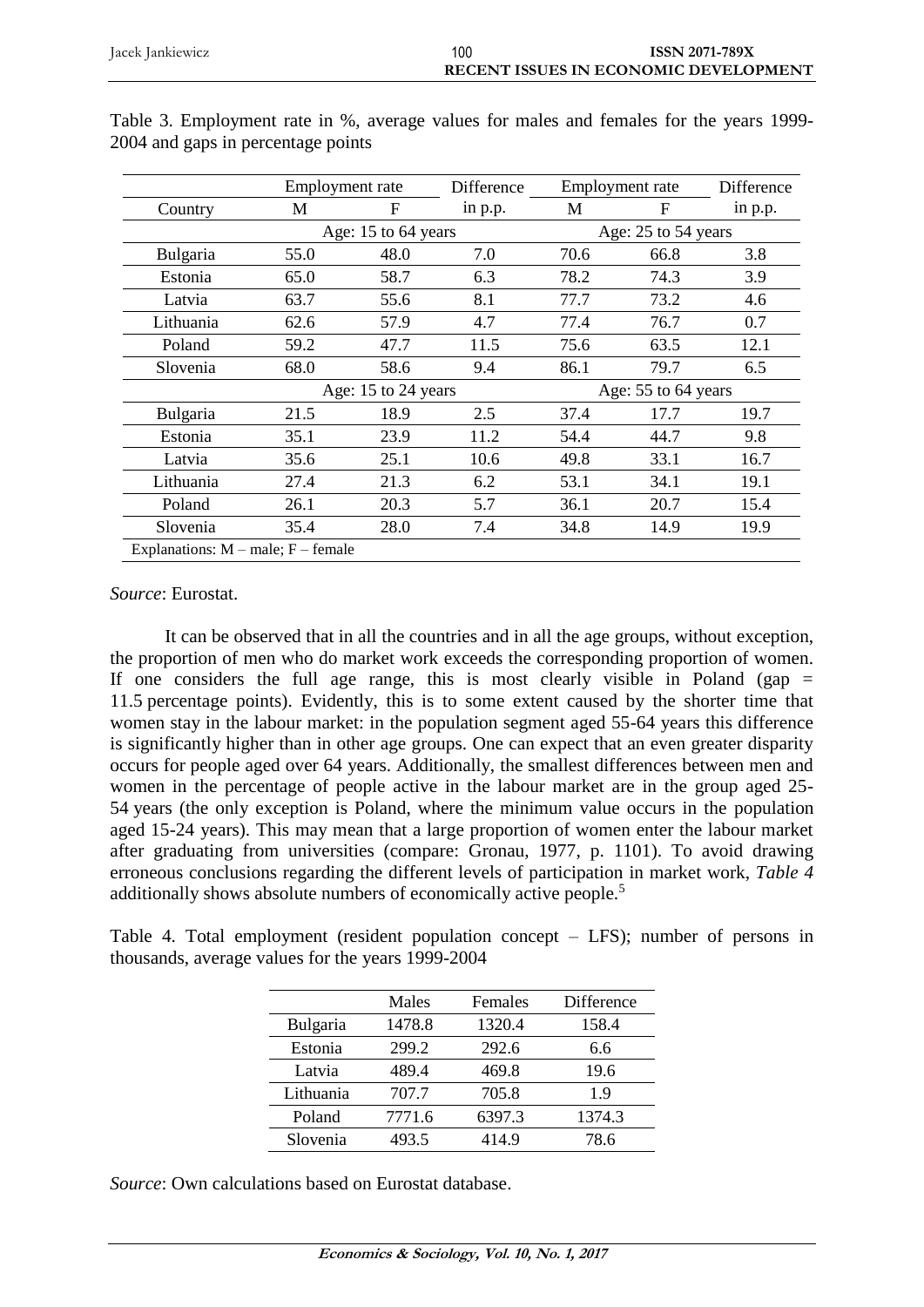| Jacek Jankiewicz | 101 | <b>ISSN 2071-789X</b>                 |
|------------------|-----|---------------------------------------|
|                  |     | RECENT ISSUES IN ECONOMIC DEVELOPMENT |

One reason for the differences in the unemployment rates may be different expectations regarding the remuneration that can be obtained for work. And in fact in all the analysed countries a gender pay gap exists. *Table 2* shows the averages in unadjusted form for the years 1999-2004 obtained from national sources and published by Eurostat. The size of the pay gap, however, does not correlate with the degree of women's participation in the labour market. For instance, in Estonia there was the greatest disparity in the structure of earnings while the employment rate for women was relatively high.

The statistics presented above can be a basis for drawing certain conclusions relating to the causes of differences in the value of economic activity and national wealth. The presentation of labour market performance with the use of several indicators shows that the overall level of economic welfare of the societies analysed is determined by labour market activity, working time, and productivity. The latter depends on a number of factors, including the qualifications of the workforce, capital equipment, production technology, and the organization of work. Additionally, the data presented can imply that the economic wealth of the societies analysed is created to a greater extent by men than women.

The next section discusses the results of research on time-use. The methodology adopted for the analysis involves using macroeconomic aggregates and data that describe people's activity from a microeconomic perspective. This strategy has made it possible to create a more comprehensive picture of national activity. Moreover, as the statistical material has been supplemented with additional data, prior conclusions about the creation of economic welfare in these societies need to be modified.

## **3. Time-use perspective**

The manner of presenting data on time-use was dictated by the conviction that performing household work affects the economic welfare of households, and consequently of societies.<sup>6</sup> In order to show the total work time (market and household), aggregated statistics for time-use data were used. The statistics of the average time the survey population spent on a specified activity determines the place of a given activity in the time use structure:

$$
Y_{az} = \frac{\sum_{i=1}^{N} Y_{aiz}}{\sum_{Z=1}^{8} N_Z}
$$

where:

– the duration of an activity "a" of *i*-person on *z* day of a week,

 $N_Z$  – the number of diaries filled on *z* day of a week.

First, the total number of minutes per day (1,440) was divided between the four main types of activity (personal care, market work, household, leisure). The daily average time of all the activities in the entire populations analysed is presented in *Table 5*.

The data presented in *Table 5* shows that in each of the populations analysed the total average working time for women is longer than that of men. Moreover, some regularity in the allocation of working time can be observed. Men do on average 77 minutes more market work than women; whereas women do more household work, the difference between the genders here being almost double that figure. The disparities are evident in virtually every age group (15-24; 25-44; 45-64), but they are the most clearly marked among people between 25 and 44 years of age, when the market activity of both genders is the highest (compare *Table 3*).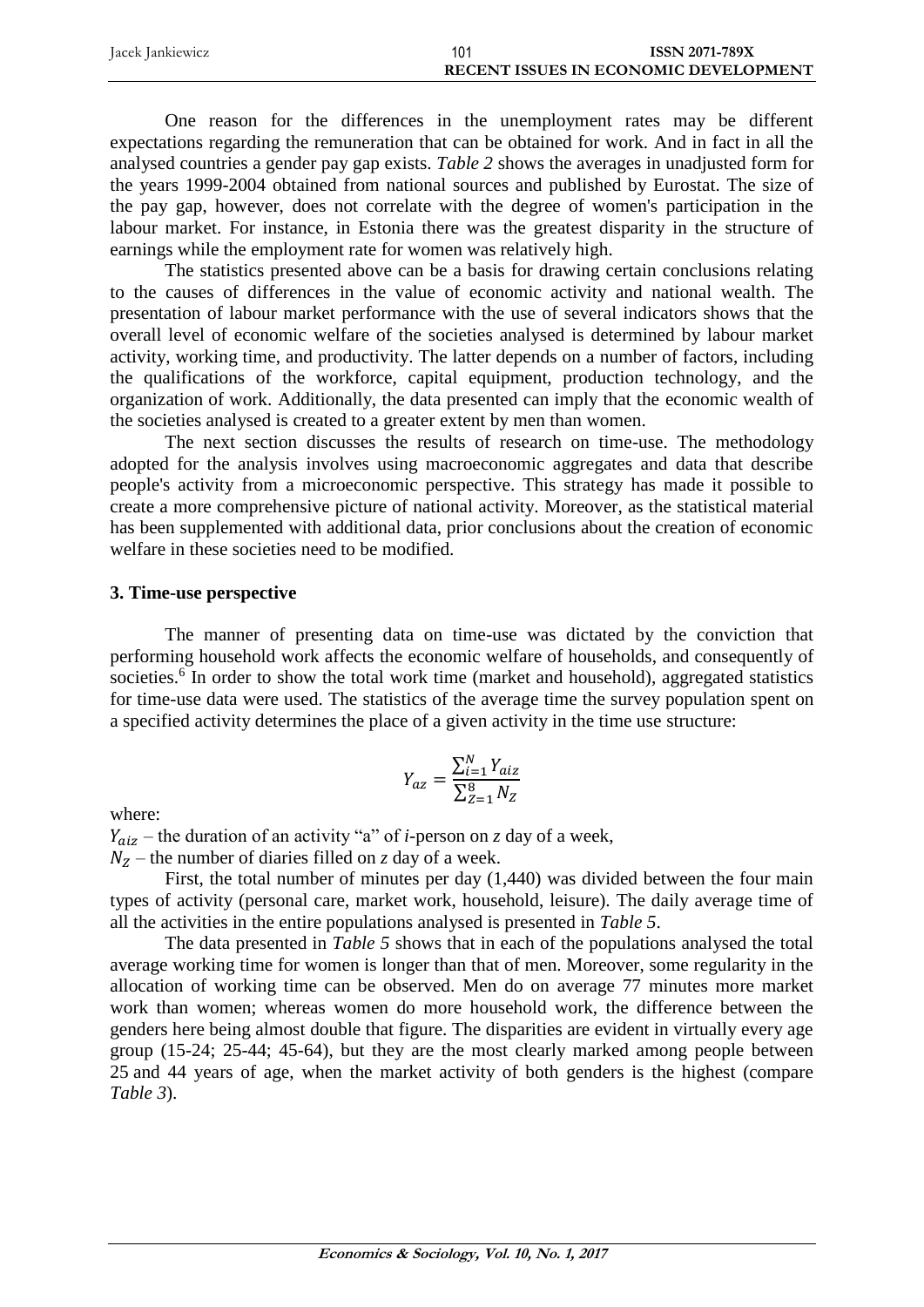|                                                                                                    |     | <b>Bulgaria</b> |     | Estonia |     | Latvia |     | Lithuania |     | Poland |     | Slovenia    |
|----------------------------------------------------------------------------------------------------|-----|-----------------|-----|---------|-----|--------|-----|-----------|-----|--------|-----|-------------|
|                                                                                                    | M   | F               | M   | F       | М   | F      | М   | F         | M   | F      | М   | $\mathbf F$ |
| PC                                                                                                 | 707 | 690             | 632 | 628     | 643 | 645    | 650 | 651       | 641 | 657    | 628 | 629         |
| <b>MW</b>                                                                                          | 261 | 203             | 316 | 238     | 358 | 277    | 336 | 265       | 288 | 180    | 283 | 213         |
| H                                                                                                  | 167 | 310             | 181 | 311     | 136 | 259    | 151 | 288       | 181 | 329    | 185 | 316         |
| L                                                                                                  | 309 | 236             | 311 | 264     | 303 | 256    | 301 | 235       | 329 | 275    | 340 | 281         |
| ALL W                                                                                              | 428 | 513             | 497 | 549     | 494 | 536    | 487 | 553       | 469 | 509    | 468 | 529         |
| Explanations: $M$ – male; $F$ – female; $PC$ – personal care; $MW$ – market work; $H$ – household; |     |                 |     |         |     |        |     |           |     |        |     |             |
| $L$ – leisure; All W – all work                                                                    |     |                 |     |         |     |        |     |           |     |        |     |             |

Table 5. Time allocation – daily average time (minutes)

*Source*: Own calculations based on HETUS data.

Because of the fact that the involvement of men and women in work significantly changes depending on their age, the figures below show the average daily time devoted to market and non-market work separately for men and women (*Figure 3* and *4* respectively) for the three age groups mentioned above.



Figure 3. Market and household work for different age groups of males *Source*: Own calculations based on HETUS data (explanations as in *Table 6*).

The structure of the work done by men is closely linked with the age group to which they belong. This is illustrated by data from all six CEE countries. Significant differences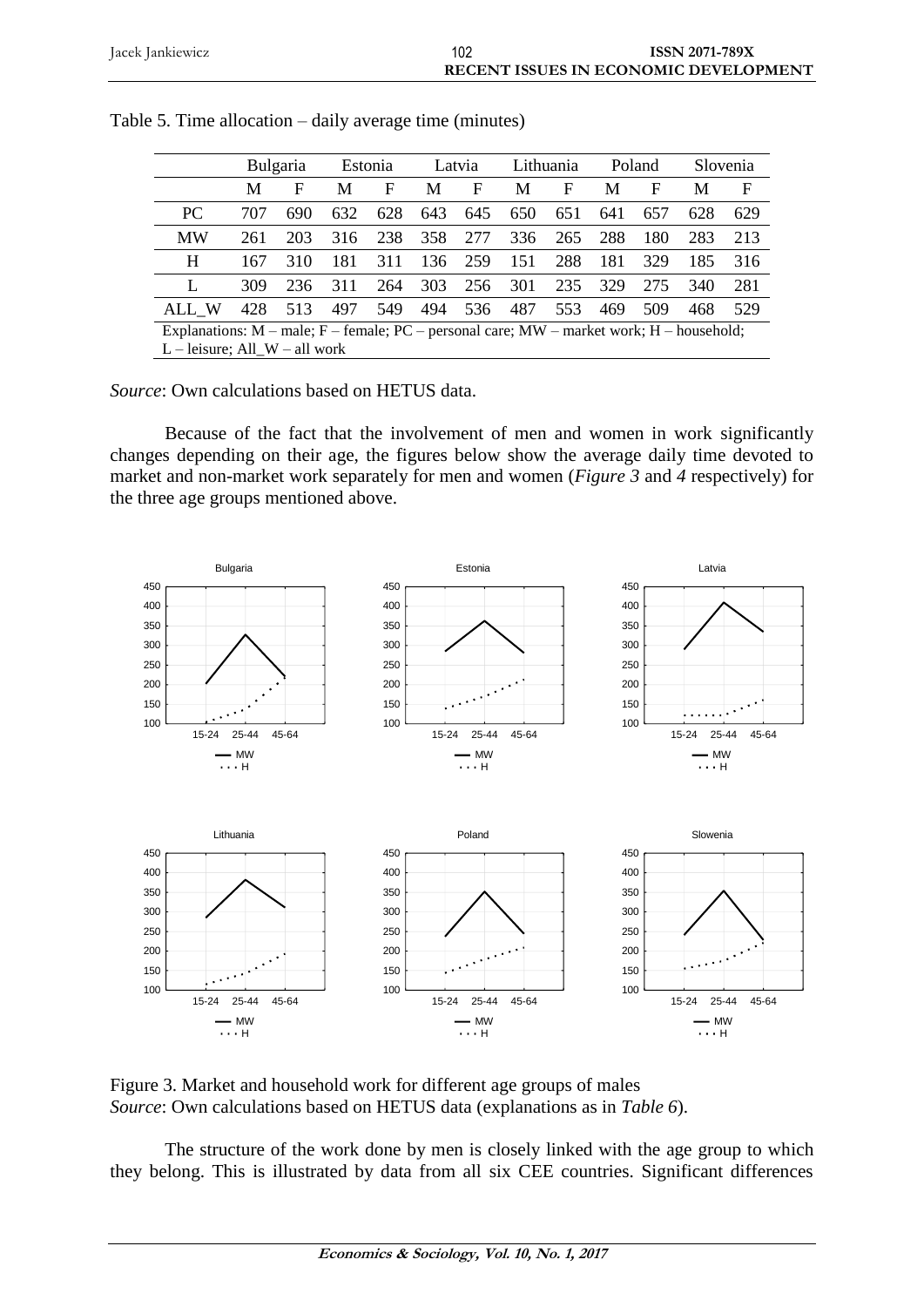| Jacek Jankiewicz | 103 | <b>ISSN 2071-789X</b>                        |
|------------------|-----|----------------------------------------------|
|                  |     | <b>RECENT ISSUES IN ECONOMIC DEVELOPMENT</b> |

between the time spent on market work and household production which were recorded for the youngest segment of the population are even more evident in the case of the 25-44 age group. Only among the oldest representatives of the countries analysed are these differences markedly reduced, and in Bulgaria and Slovenia they completely disappear. It should also be noted that with the increasing age of the male population, the amount of time devoted to home production steadily grows. Thus, the major difference between men aged 15-24 and 25-44 is an increase in total work. In contrast, the oldest group is characterized by a reduction in total work with the simultaneous evident substitution of household work for market work.



Figure 4. Market and household work for different age groups of females *Source*: Own calculations based on HETUS data (explanations as in *Table 6*).

In the case of women the structure of working time is completely different than for men; it also follows a different pattern of change depending on age. With a longer total work time (in comparison to the corresponding group of men), young women are more involved in home production than in market activity. Two exceptions are women from Lithuania, where the involvement is equal, and women from Latvia, who devote more time to market work. A substantial increase in the supply of market work occurs in the 25-44 age group, and then, in the 45-64 age bracket there is an equally significant, or even greater, decline in this respect (Bulgaria, Estonia, Poland and Slovenia). On average, the greatest imbalance between the total work time of men and women can be observed for the 25-44 age group (60 minutes per day more for women). This figure is only slightly lower for the oldest group (58 minutes a day). With five working days a week and 52 weeks a year, this gives an average of between 251 and 260 hours per year. In the context of the previously presented data on annual hours worked per adult (*Table 2*), this difference is highly significant.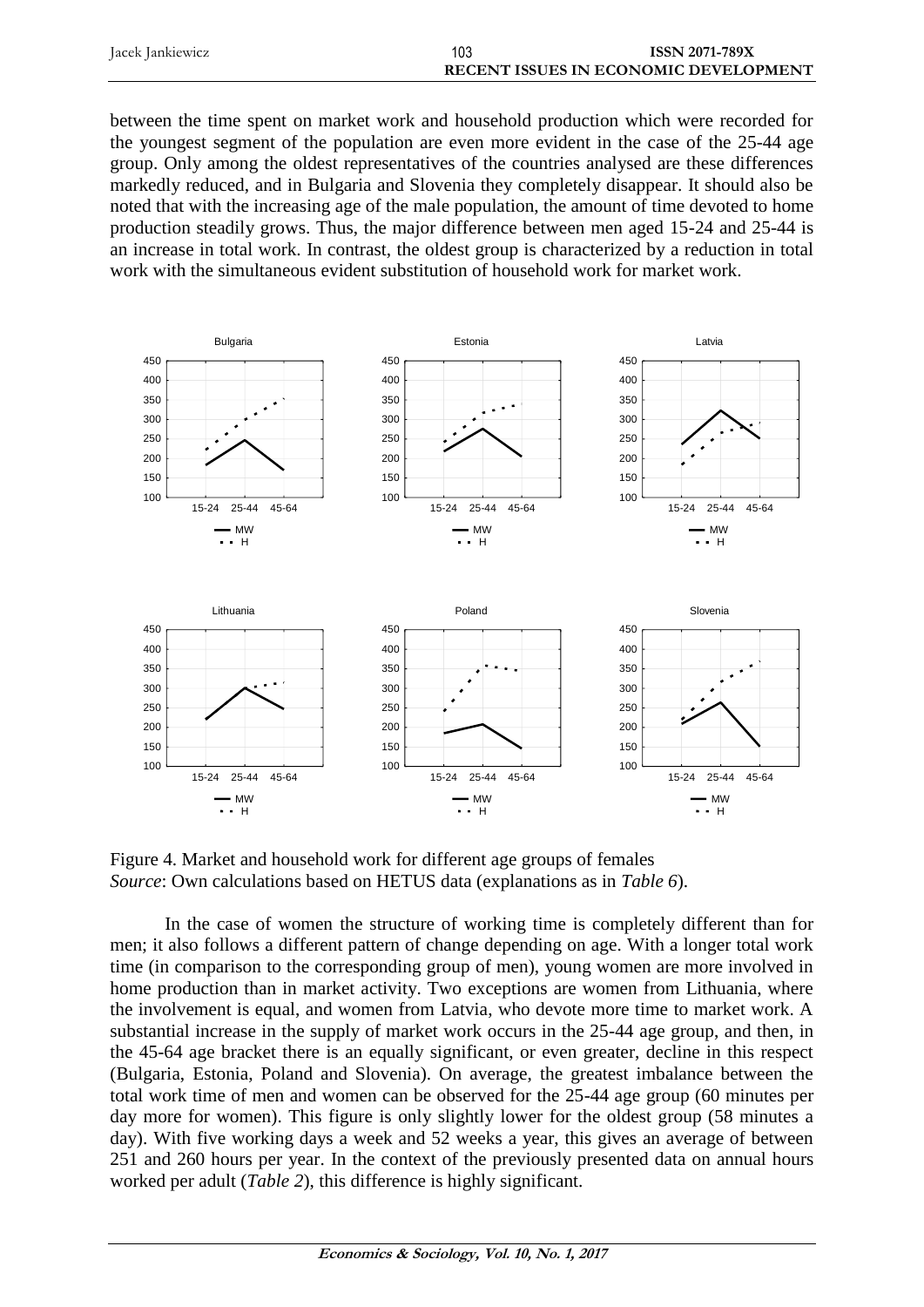| Jacek Jankiewicz | 104 | <b>ISSN 2071-789X</b>                        |
|------------------|-----|----------------------------------------------|
|                  |     | <b>RECENT ISSUES IN ECONOMIC DEVELOPMENT</b> |

Additional data which supplements the description of the time structure in the analysed populations is shown in *Table 6*. Taking into account the entire population (15-64 years) as well as the "most important" age bracket (25-44), the largest difference between the genders with regard to the share of household work within all work occurs in Poland (26 and 30 percentage points respectively). In addition, one can notice that the average household work importance expressed as a proportion of all work in the countries analysed ranges from 23% (men 25-44 years old in Latvia) to 71% (women 45-64 years old in Slovenia). Similar patterns of results were recorded in the analysis of eight time-use surveys conducted in Germany, Italy, The Netherlands and the US (Burda *et al.*, 2006, p. 64).

|           |      | <b>Bulgaria</b> |      | Estonia | Latvia                             |   |   | Lithuania                                 |      | Poland               |             | Slovenia |
|-----------|------|-----------------|------|---------|------------------------------------|---|---|-------------------------------------------|------|----------------------|-------------|----------|
|           | M    | F               | M    | F       | M                                  | F | M | F                                         | M    | F                    | M           |          |
| 15-64 y   | 0.39 | 0.60            |      |         |                                    |   |   | $0.36$ $0.57$ $0.28$ $0.48$ $0.31$ $0.52$ |      | $0.39$ $0.65$ $0.40$ |             | 0.60     |
| 15-24 $v$ | 0.34 | 0.55            |      |         | $0.33$ $0.53$ $0.30$ $0.44$ $0.29$ |   |   | 0.50                                      |      | 0.38 0.57 0.39       |             | 0.51     |
| $25-44$ y | 0.29 | 0.55            |      |         | 0.32 0.53 0.23 0.45 0.27           |   |   | 0.50                                      | 0.34 |                      | $0.63$ 0.33 | 0.54     |
| 45-64 $v$ | 0.50 | 0.68            | 0.43 |         | $0.62$ $0.32$ $0.54$ $0.38$        |   |   | 0.56 0.46 0.70                            |      |                      | 0.49        |          |

Table 6. Share of Household work in all work

*Source*: Own calculations based on HETUS.

In order to produce a more comprehensive description of time allocation, statistical information about all the four major categories of activities at the same time (market work, household production, leisure, personal care) was used. An index of difference between men and women was constructed according to the following formula:

$$
D = \sum_{i} \left| \frac{(T_{im} - T_{if})}{\sqrt{T_{im} \cdot T_{if}}} \right|
$$

where

 $i$  – main activity aggregates – market work, household production, personal care and leisure (consumption),

*T* – average time of an activity,

 $m$  – male,

*f* – female.

Indexes of difference can be used for comparisons because the data for calculating them come from the harmonized HETUS database, where the individual categories of activities have been standardized. If there were no differences between the genders in terms of the average expenditure of time for individual activities, the value of the statistic would be zero. Levels of *D* indexes and its components for individual countries are shown in *Table 7*.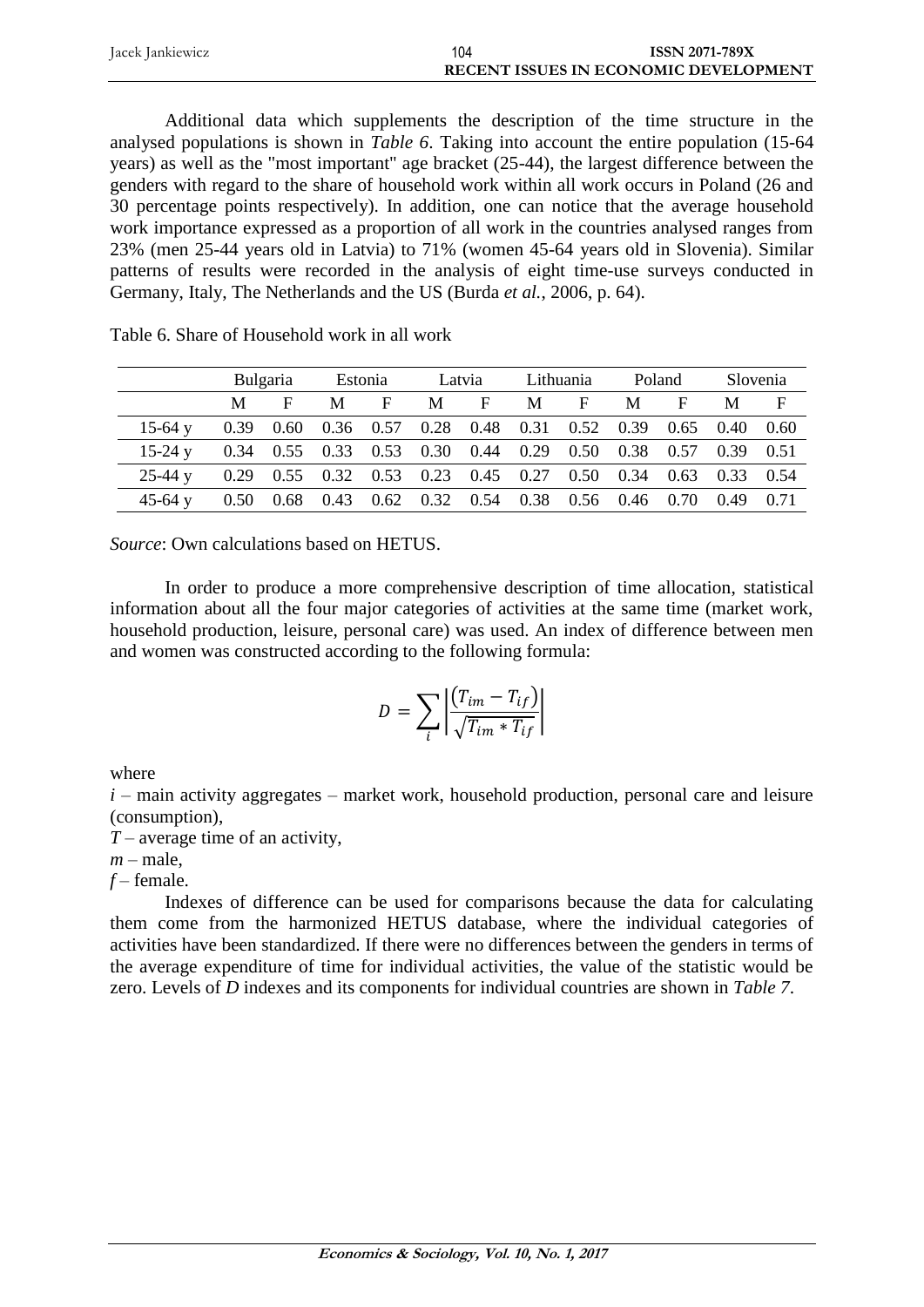| Country         | PC   | MW   | H    |      | D index |
|-----------------|------|------|------|------|---------|
| <b>Bulgaria</b> | 0.02 | 0.25 | 0.63 | 0.27 | 1.18    |
| Estonia         | 0.01 | 0.28 | 0.55 | በ 16 | 1.00    |
| Latvia          | 0.00 | 0.26 | 0.66 | 0.17 | 1.08    |
| Lithuania       | 0.00 | 0.24 | 0.66 | 0.25 | 1.14    |
| Poland          | 0.02 | 0.47 | 0.61 | 0.18 | 1.29    |
| Slovenia        | 0.00 | 0.29 | 0 54 | 0.19 | 1.02    |
|                 |      |      |      |      |         |

| Table 7. Index of difference between men and women |  |  |  |
|----------------------------------------------------|--|--|--|
|                                                    |  |  |  |

*Source*: Own calculations based on HETUS (explanations as in *Table 6*).

Poland has the highest value for this index. When looking at its constituents (discrepancies within individual activities), it turns out that in the case of this country the distinctive level of this statistic is determined by the disproportion with regard to market work time. In the case of the other categories of activities, Poland does not deviate from the average for the six countries analysed. This "special" situation is confirmed by the data in the Table 3, where employment rates and gaps are shown (population aged 15-64).

Considering the various categories of activities in other countries, the smallest disparities (practically no difference) occur in the case of personal care. Relatively small average differences occur also with regard to leisure. By far the largest disparity exists in the category of "household production", reaching on average double the level of the disparity relating to "market work".

With regard to the issue of measuring economic welfare (including household production in income statistics), it is also worth investigating the extent to which lost market work is replaced with household production in different countries. On this basis it is possible to compare the "cost" of unemployment among men and women.<sup>7</sup> For this purpose, separate time-use values for full-time employees and the unemployed were extracted from the HETUS database. This time two categories of activities were taken into account: the time devoted to market work, including commuting; and the time devoted to household production. The degrees of compensation for market work with household work (in % and in minutes) are presented in Table 8. It contains calculations based on the average time devoted to these activities. For instance as far as males in Bulgaria are concerned, for each hour of not working, unemployed people devote only 18 minutes to additional home production (0.31x60 minutes  $=18.44$ ).

Table 8. Additional household production performed by the unemployed in % and in (minutes)

|           | Male   | Female  | All     |
|-----------|--------|---------|---------|
| Bulgaria  | 31(18) | 50(30)  | 43(26)  |
| Estonia   | 30(18) | 55 (33) | 39(23)  |
| Latvia    | 30(18) | 48 (29) | 36(22)  |
| Lithuania | 35(21) | 45(27)  | 39(23)  |
| Poland    | 30(18) | 47 (28) | 41(25)  |
| Slovenia  | 33(20) | 52 (31) | 47 (28) |

*Source*: Own calculations based on HETUS data.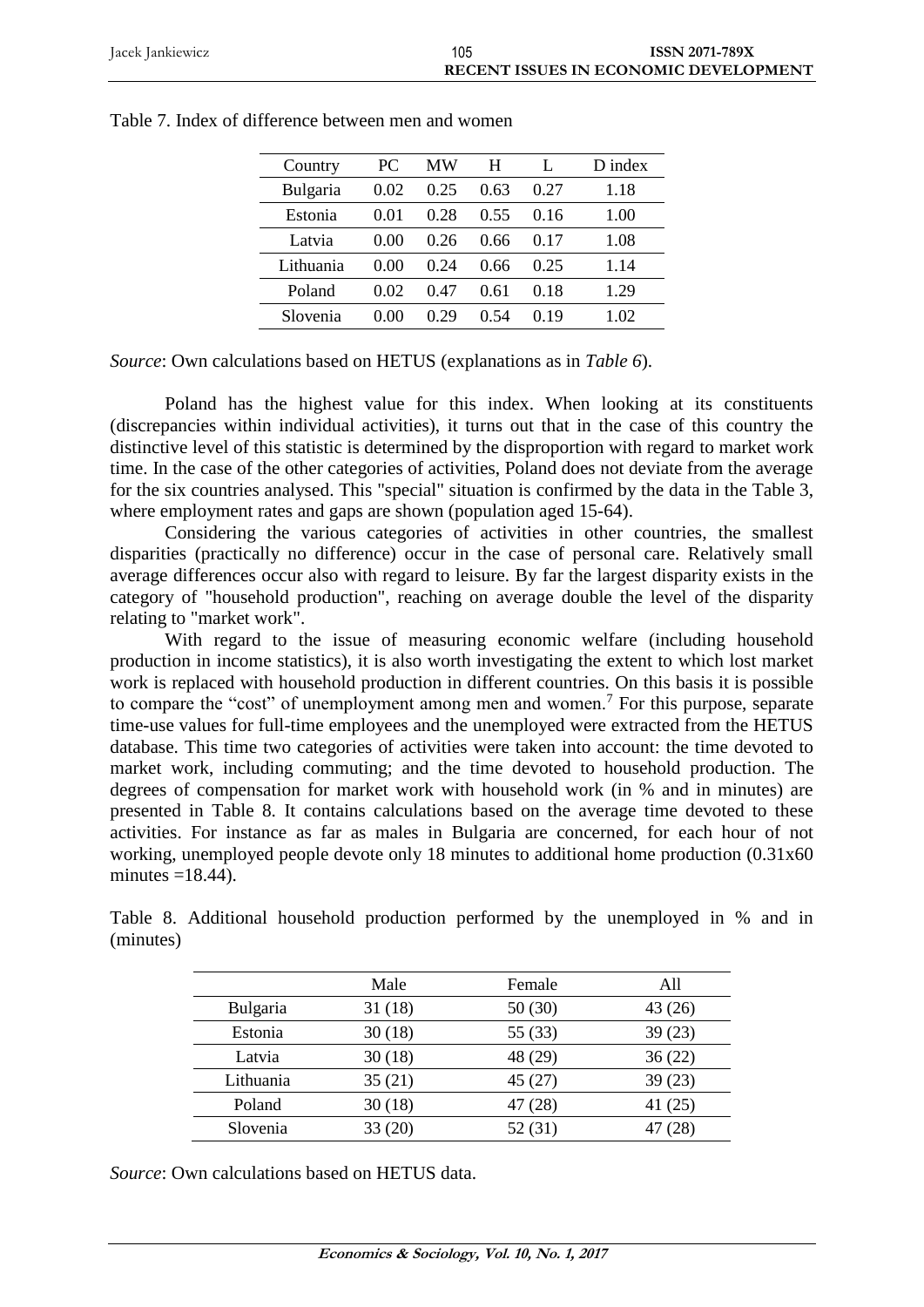| Jacek Jankiewicz | 106 | <b>ISSN 2071-789X</b>                 |
|------------------|-----|---------------------------------------|
|                  |     | RECENT ISSUES IN ECONOMIC DEVELOPMENT |

The calculations presented show that household work is a more significant substitute for market work in the case of women than men. The lowest compensation, calculated jointly for both genders, occurs in Latvia, whereas Slovenia is a leader in this respect with an average level of twenty-eight minutes spent on home production out of every hour not spent on market work.

The data currently available from national accounts not only underestimates the total production of countries but also understates the role of women in its creation. Also, taking into account medium-term fluctuations in economic activity and the concomitant changes in the unemployment rate, statistics on market activity may offer distorted estimates of the total product through overestimating the figures in the recovery phase of the business cycle (because they do not take into account the fact that household production becomes limited as a result of the involvement of household members in market work), and underestimating the figures during a recession (they do not take into account compensation for market work by household production).

It is necessary to remember, however, that in the presented comparisons the length of time devoted to work should not be equated with its outcomes. Bridgman (2013, p. 3) observed that for more than three decades in the post-war period the productivity for enterprises and households in the US grew at a similar rate (2.1 and 2.0%). In the second half of the 1970s a trend emerged as a result of which for the years 1978-2010 productivity changed at an average rate of 0.02% in the household sector and 1.6% in the business sector. Therefore home production has generally declined in importance compared to measured GDP. Assuming that in CEE countries after 1989 there was a similar divergence in productivity between these two spheres of human activity, this observation should be supplemented as follows. Considering the above discussion, it can be concluded on the basis of the performed comparisons and calculations that women's unemployment is less costly for a household than the market inactivity of men. Such an inference can be drawn after analysing the gender pay gap and the compensation for market work by household production.

## **Conclusions**

The aim of this paper is to analyse differences in the economic activity of selected CEE societies as well as to investigate how this activity can influence their level of prosperity. The paper refers to the theory of household production function, which regards time as a key resource of people and an element that is taken into account in all their economic decisions. As a result, this approach can yield a description that is closer to reality, thus making it possible to formulate more accurate conclusions and recommendations, for example in terms of economic policy.

Standard measures of economic activity showed that the countries differ significantly as far as GDP per capita is concerned. This especially applies to Slovenia (with the highest value) and Bulgaria (with the lowest value). In all the countries and in all the age groups, without exception, the proportion of men who do market work exceeds the corresponding proportion of women. On this basis it is possible to draw conclusions on the causes of national wealth diversification or the value of economic activity. Among other things, they result from differences in terms of the level of activity in the labour market, working time, and productivity. In addition, the statistics that were used tend to indicate that since men are significantly more active on the market, they are the main source of household prosperity. Such a conclusion, however, needs to be revised when data on time-use are also taken into account. This kind of information may be useful for correcting the values obtained from the System of National Accounts in its current form, as well as improving comparisons made in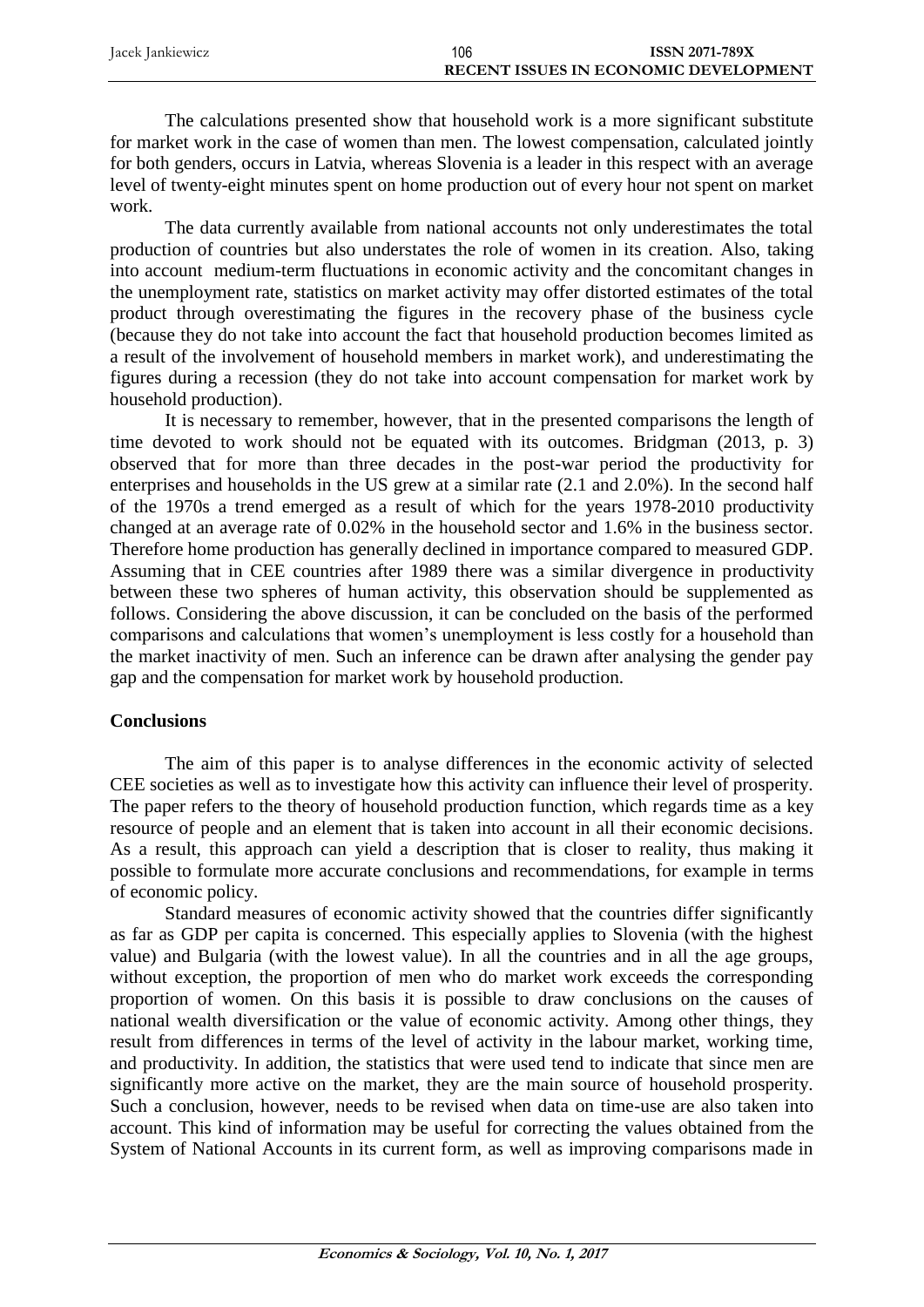| Jacek Jankiewicz | 107 | <b>ISSN 2071-789X</b>                        |
|------------------|-----|----------------------------------------------|
|                  |     | <b>RECENT ISSUES IN ECONOMIC DEVELOPMENT</b> |

an international context. It is also important that such data help to better describe the roles of the representatives of each gender in creating prosperity.

The data presented shows that in each of the populations analysed the total average working time for women is longer than that of men. The disparities are evident in virtually every age group (15-24; 25-44; 45-64), but they are the most clearly marked among people between 25 and 44 years of age, when the market activity of both genders is the highest.

The structure of the work performed by men is significantly dependent on the age group to which they belong. This is illustrated by data from all six CEE countries. The greatest differences between the time devoted to market work and household production can be observed in the case of the 25-44 age group. Only among the oldest representatives of the societies analysed do these differences (market work vs. household production) become noticeably smaller, and in Bulgaria and Slovenia they completely disappear. It should also be noted that along with the increasing age of the male population, the amount of time spent on home production increases steadily. The main difference between men aged 15-24 and those aged 25-44 is an increase in total work. In turn, the oldest group is characterized by a reduction in the amount of market activity, which is largely replaced by household work.

In the case of women, the structure of working time is different than for men; it also follows a different pattern of change depending on age. With a longer total work time (in comparison to the corresponding group of men), young women are more involved in home production than market activity. Two exceptions are women from Lithuania, where the involvement is equal, and women from Latvia, who devote more time to market work. A significant increase in the time devoted to market work occurs in the 25-44 age group, and then, in the 45-64 age bracket, there is an equally significant, or even greater, decline in this respect (Bulgaria, Estonia, Poland and Slovenia). On average, the greatest imbalance between the total working time of women and men can be observed for the 25-44 age group (60 minutes per day more for women). This gives an average of 260 hours per year, which is a considerable difference.

The calculations presented show that household work is a more significant substitute for market work in the case of women than men. The lowest compensation, calculated jointly for both genders, occurs in Latvia, whereas Slovenia is a leader in this respect with an average level of twenty-eight minutes spent on home production out of every hour not spent on market work. Investigating the extent to which lost market work is replaced with household production in different countries lets for conclusions to be formulated about the "cost" of unemployment among men and women. It can be assumed that women's unemployment is less costly for a household than the market inactivity of men. Such a conclusion can be drawn after analysing the gender pay gap and the compensation for market work by household production. Looking from different perspective and taking into account that the household production of commodities provide utility, the "cost" of unemployment (for instance during business cycle fluctuations) is reduced mainly by women. This is the extent to which lost market work is replaced with household production in different countries

Significant differences have been observed between the picture presented by traditionally used statistics and the results of time-use surveys. This is not only confirms the need for analysing the time allocation of populations but it also means that using time-budget data for the monetary valuation of non-market activity and its outcome may help create a better description of the economic activity of societies. Appropriate estimates in the form of satellite accounts can become very important sources of information, complementing those which are currently available in the System of National Accounts.

It should be underlined that one of the major shortcomings of the presented analysis is the lack of information on the productivity of households and the length of time devoted to work should not be equated with its outcomes. Differences in productivity, sometimes very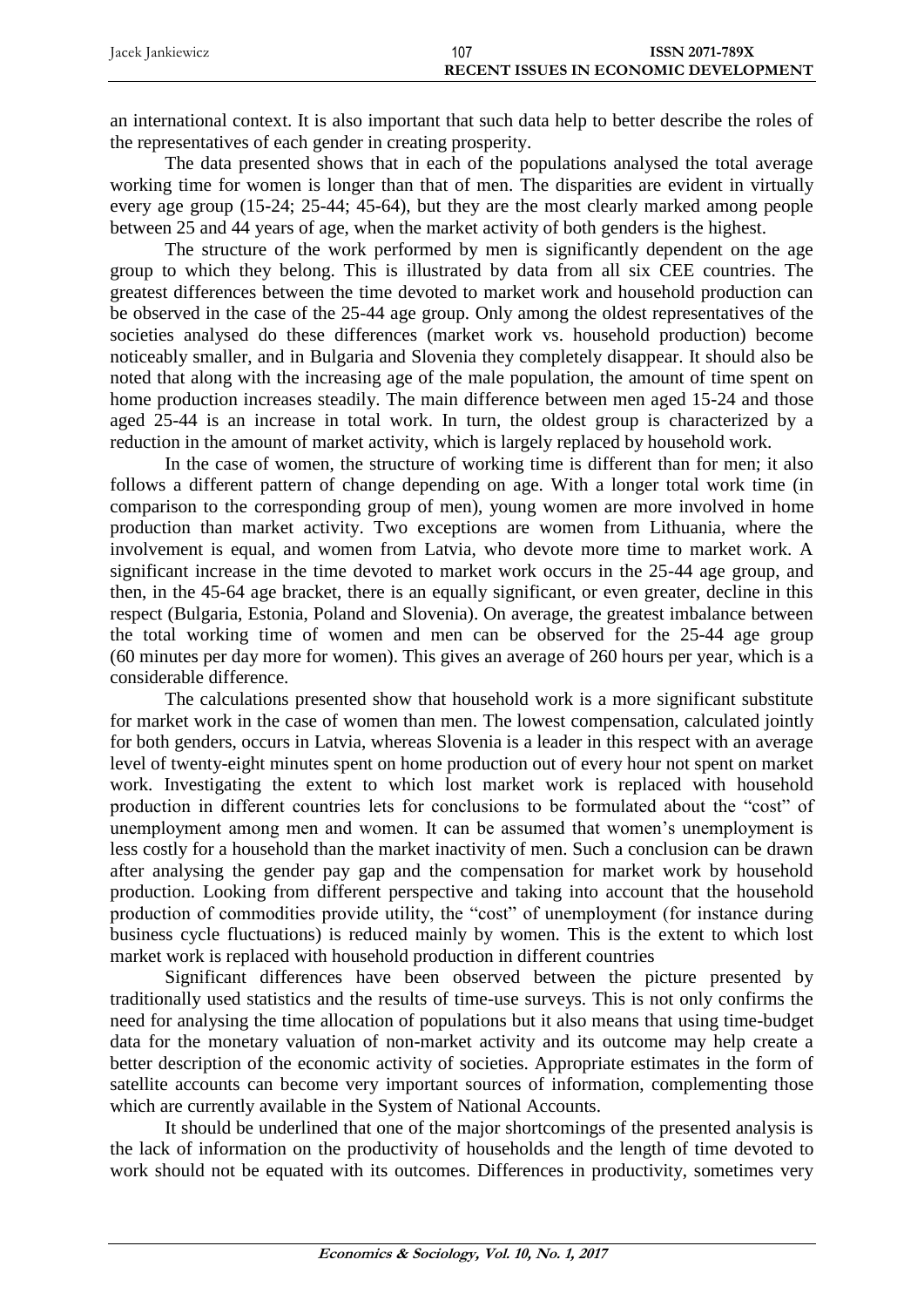| Jacek Jankiewicz | 108 | <b>ISSN 2071-789X</b>                 |
|------------------|-----|---------------------------------------|
|                  |     | RECENT ISSUES IN ECONOMIC DEVELOPMENT |

significant ones, can exist not only between market and household work, but also between men and women for certain types of activities. That is why in the future the labour productivity indicators for non-market sectors in CEE countries should be calculated. This is required for any quantitative estimates of differences in the value of household production and for drawing conclusions regarding the compared levels of economic wealth.

# **Notes**

- 1. The concept of household production was not entirely new. An example could be "The Economics of Household Production", a work by M.G. Reid from 1934. However, it was only the publication by G.S. Becker in 1965 that triggered its lasting popularity among economists.
- 2. The dataset used for the analysis is the most current one available for CEE countries which has been made comparable with the HETUS database. Out of the 6 countries analysed, only 3 have subsequently carried out another round of TUS. These are Bulgaria (survey conducted in the years 2009-2010), Estonia (2009-2010) and Poland (2013) (Fisher and Tucker, 2013). However, the results have not yet been processed and included in the HETUS database. Most national statistical institutes around Europe have taken the HETUS guidelines into account when carrying out time-use surveys. Some countries, however, deviate from this to varying degrees which means that the comparability of individual data sets is lower than between those included in the HETUS database (HETUS, 2007, p. 1). This is why the author decided to focus on the statistics which were made up of harmonised micro-data with a good level of comparability.
- 3. http://www.rug.nl/research/ggdc/data/pwt/pwt-8.1.
- 4. The HETUS database contains data for only six CEE countries. Due to the fact that the correlation coefficients were calculated for such a small sample, their values were treated as supplementary and no final conclusions were formulated on the basis of them.
- 5. A small percentage of a large group of people (e.g. women) in absolute terms could mean a larger number than a relatively larger percentage of a smaller population (e.g. men).
- 6. It is difficult to overlook, or indeed negate, differences in the quality of life for the members of two households which are identical in terms of size and monetary income, when one has a full time homemaker and the other does not (Ferber and Birnbaum, 1980, p. 388).
- 7. This analysis does not include estimates relating to the value of household work, only comparisons of time expenditure. An overview of the methods for valuating household work together with a discussion of their merits and drawbacks can be found in: Hawrylyshyn (1977); Quah (1986); Goldschmidt-Clermont (1982, 1993); Goldschmidt-Clermont and Pagnossin-Aligisakis (1999).

# **References**

- Aguiar, M, Hurst, E and Karabarbounis, L (2012), Recent Developments in the Economics of Time Use, *The Annual Review of Economics* 4, pp. 373-397.
- Alesina, A. F, Glaeser, E. L and Sacerdote, B. (2006), Work and Leisure in the U.S. and Europe: Why So Different? In: Gertler, M., Rogoff, K., (eds.), NBER Macroeconomics Annual 2005, 20, MIT Press, <http://www.nber.org/chapters/c0073> (accessed 8 July 2015).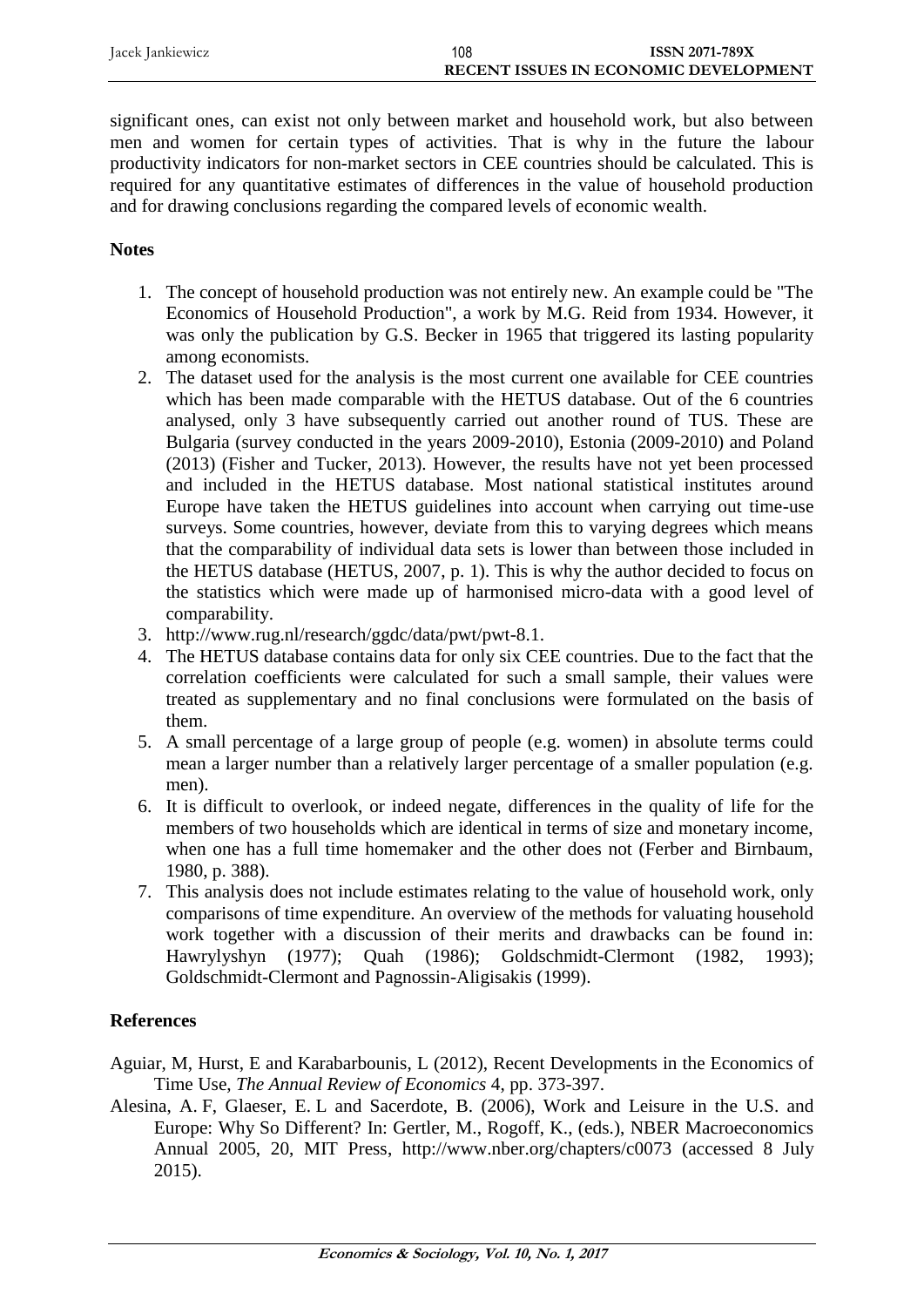| Jacek Jankiewicz | 109 | <b>ISSN 2071-789X</b>                        |
|------------------|-----|----------------------------------------------|
|                  |     | <b>RECENT ISSUES IN ECONOMIC DEVELOPMENT</b> |

- Becker, G. S (1965), A Theory of the Allocation of Time, *The Economic Journal* 75(299), pp. 493-517.
- Bianchi, S. M, Milkie, M. A, Sayer, L. C. and Robinson, J. P. (2000), Is Anyone Doing the Housework? Trends in the Gender Division of Household Labor, *Social Forces* 79(1), pp. 191-228.
- Bridgman, B (2013), Home Productivity, *BEA Working Papers* 0091, Manuscript, Bureau of Economic Analysis, available at: http://www.bea.gov/papers/pdf/homeproductivity.pdf (accessed 12 July 2015).
- Burda, M., Hamermesh, D. S. and Weil, P. (2006), *Different but Equal Total Work, Gender and Social Norms*, Published in 8th European Conference of the Fondazione Rodolfo Debenedetti, "Are Europeans Lazy? Or Americans Crazy?", May 2006, Portovenere, Italy. Fondazione Rodolfo Debenedetti, available at: http://www.frdb.org/upload/file/copy\_2\_report1.pdf (accessed 27 February 2015).
- Burda, M., Hamermesh, D. S., Weil, P. (2007), Total Work, Gender And Social Norms, *Working Paper 13000*, National Bureau Of Economic Research, Cambridge, March, <http://www.nber.org/papers/w13000> (accessed 27 February 2015).
- Church, J., Everaers, P., Mcdonald, M., Pietsch, L. and Weinberg, D. (2000), *Overview of the Proposed Standards for Income Distribution Statistics*, paper prepared for the 26th General Conference of The International Association for Research in Income and Wealth in Cracow, Poland (27 August to 2 September), available at: http://www.iariw.org/papers/2000/mcdonald\_everaers.pdf (accessed 12 July 2015).
- Cushman, G., Veal, A. J. and Zuzanek, J. (2005), Leisure participation and time-use surveys: an overview, In: Cushman, G., Veal, A. J. and Zuzanek, J. (eds.), *Free Time and Leisure Participation: International Perspectives*, Wallingford, UK: CABI Publishing, pp. 1-16.
- Eisner, R. (1988), Extended Accounts for National Income and Product, *Journal of Economic Literature* 26(4), pp. 1611-1684.
- Eurostat (2004), *How Europeans spend their time Everyday life of women and men*, Office for Official Publications of the European Communities, Luxembourg, available at: http://ec.europa.eu/eurostat/en/web/products-pocketbooks/-/KS-58-04-998 (accessed 12 July 2015).
- Eurostat (2009), *Harmonised European time use surveys. 2008 guidelines*, Methodologies and working papers, Luxembourg: Office for Official Publications of the European Communities. Available at: http://ec.europa.eu/eurostat/ramon/statmanuals/files/KS-RA-08-014-EN.pdf (accessed 5 May 2015).
- Fahey, T., Layte, R., Smith, E., Whelan, C. and Fisher, K. (2003), *Quality of life in Europe: an illustrative report*, European Foundation for the Improvement of Living and Working Conditions.
- Feenstra, R. C., Inklaar, R. and Timmer, M. P. (2013), *The Next Generation of the Penn World Table*, available at: [www.ggdc.net/pwt](http://www.ggdc.net/pwt) (accessed 27 February 2015).
- Ferber, M. A. and Birnbaum, B. G. (1980), Housework: Priceless or Valueless? *Review of Income and Wealth* 26(4), pp. 387-400.
- Fisher, K. and Tucker, J., contributions from: Altintas, E., Bennett, M., Jahandar, A., Jun. J. and other members of the Time Use Team (2013), *Technical Details of Time Use Studies*, Last updated 15 July 2013, Oxford: Centre for Time Use Research, University of Oxford, available at: <http://www.timeuse.org/information/studies/> (accessed 27 February 2015).
- Fisher, K., Gershuny, J., Gauthier, A. and Victorino, C. (2000), Exploring New Ground for Using the Multinational Time-Use Study, *Working Paper*, ESRC research Centre on Micro-Social Change, Colchester: University of Essex.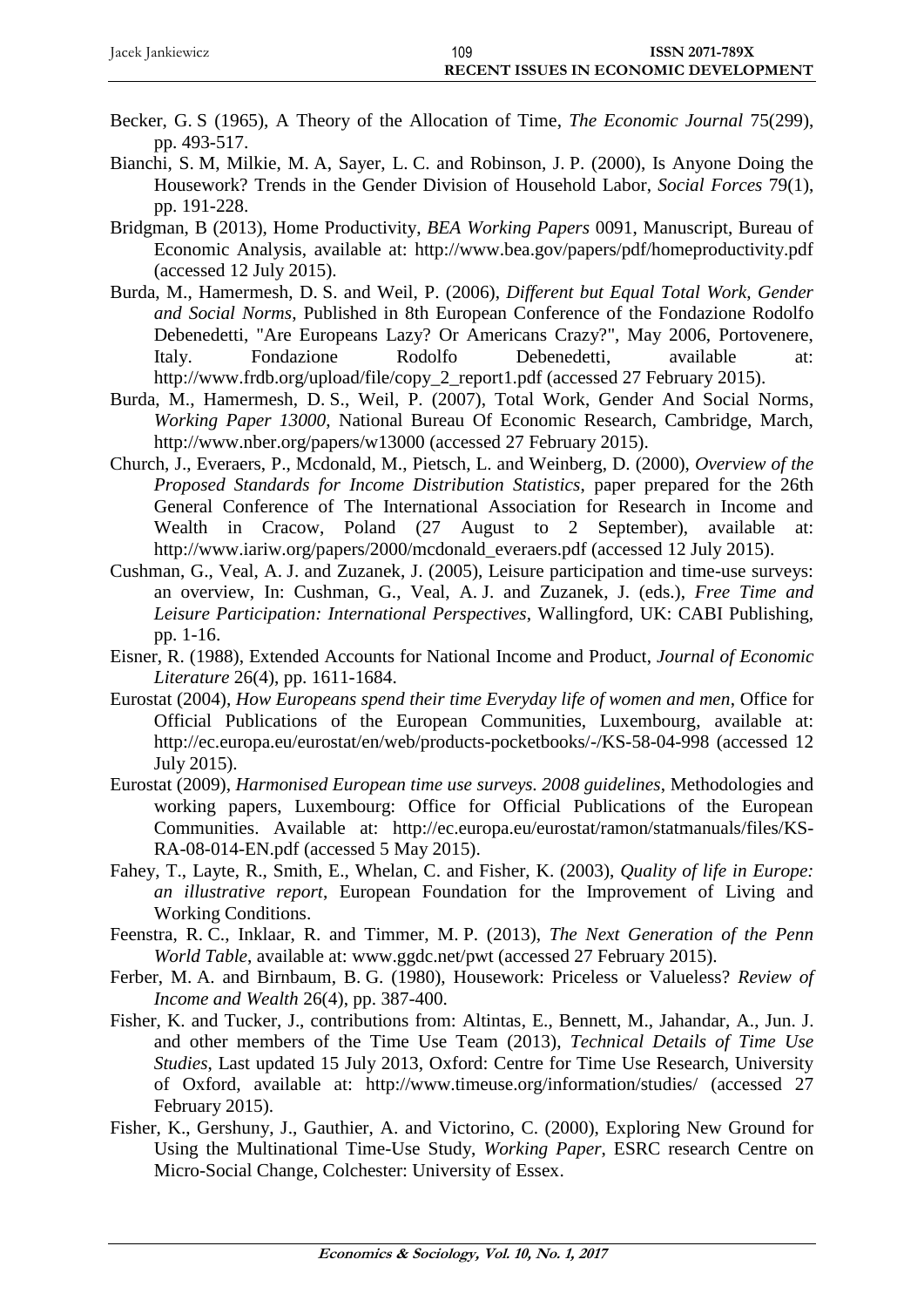| Jacek Jankiewicz | 110 | <b>ISSN 2071-789X</b>                        |
|------------------|-----|----------------------------------------------|
|                  |     | <b>RECENT ISSUES IN ECONOMIC DEVELOPMENT</b> |

- Freeman, R. B. and Schettkat, R. (2005), Marketization of Household Production and the EU-US Gap in Work, *Economic Policy* 20(41), pp. 7-50.
- Gershuny, J. and Robinson, J. P. (1988), Historical Shifts in the Household Division of Labor, *Demography* 25(4), pp. 537-552.
- Gimenez-Nadal, J. .I and Sevilla, A. (2014), Total work time in Spain: evidence from time diary data, *Applied Economics* 46(16), pp. 1894-1909.
- Goldschmidt-Clermont, L. (1982), Unpaid Work in the Household. a Review of Economic Methods, *Women, Work and Development Series*, No. 1, Geneva: International Labour Office.
- Goldschmidt-Clermont, L. (1993), Monetary valuation of non-market productive time-Methodological considerations, *Review of lncome and Wealth* 39(4), pp. 419-433.
- Goldschmidt-Clermont, L. and Pagnossin-Aligisakis, E. (1999), Households' non-SNA production: labour time, value of labour and of product, and contribution to extended private consumption, *Review of Income and Wealth* 45, pp. 519-529.
- Graham, J. W. and Green, C. A. (1984), Estimating the Parameters of a Household Production Function with Joint Products, *The Review of Economics and Statistics* 66(2), pp. 277- 282.
- Gronau, R (1973a), The Intrafamily Allocation of Time: The Value of the Housewives' Time, *The American Economic Review* 63(4), pp. 634-651.
- Gronau, R. (1977), Leisure, Home Production, and Work-the Theory of the Allocation of Time Revisited, *The Journal of Political Economy* 85(6), pp. 1099-1123.
- Gronau, R (1980), Home Production-A Forgotten Industry, *The Review of Economics and Statistics* LXII(3), pp. 408-416.
- Gronau, R (1986), Home Production A Survey, In: O. Ashenfelter, R. Layard (eds.), *Handbook of Labor Economics*, Vol. 1, Amsterdam: North-Holland, pp. 273-304.
- Gronau, R. and Hamermesh, D. S. (2003), Time Vs. Goods: The Value of Measuring Household Production Technologies, *NBER Working Paper* No. 9650, available at: http://www.nber.org/papers/w9650.pdf (accessed 5 May 2015).
- Hawrylyshyn, O. (1977), Towards a Definition of Non-Market Activities, *The Review of Income and Wealth* l, pp. 79-96.
- HETUS (2007), *Gneral Description*, available at: [https://www.h5.scb.se/tus/tus/doc/](https://www.h5.scb.se/tus/tus/doc/%20General%20description.doc)  [General%20description.doc](https://www.h5.scb.se/tus/tus/doc/%20General%20description.doc) (accessed 23 May 2015).
- HETUS (online database version 2.0), Created 2005-2007 by Statistics Finland and Statistics Sweden (reference date 2007-10-01), available at: [http://www.tus.scb.se](http://www.tus.scb.se/) (accessed 28 May 2015).
- HETUS metadata, available at: <https://www.h2.scb.se/tus/tus/doc/Metadata.pdf> (accessed 21 August 2015).
- Hill, T. P. (1979), Do-It-Yourself and GDP, *Review of Income and Wealth* 25(1), pp. 31-39.
- Jankiewicz, J. (2015), Time allocation in Poland before and after 1989 working time perspective, *Time & Society*, 0961463X15587836, first published on May 27.
- Kooreman, P. and Kapteyn, A. (1987), A Disaggregated Analysis of the Allocation of Time within the Household, *Journal of Political Economy* 95(2), pp. 223-224.
- Kuznets, S. (1934), *National Income 1929-1932. Letter From The Acting Secretary Of Commerce Transmitting In Response To Senate Resolution No. 220 (72d Cong.)*, A Report On National Income, 1929-32, Washington: United States Government Printing Office.
- Lancaster, K. J. (1966a), A new approach to consumer theory, *The Journal of Political Economy* 74(2), pp. 132-157.
- Lancaster, K. J. (1966b), Change and innovation in the technology of consumption, *American Economic Review* 56(1), pp. 14-23.